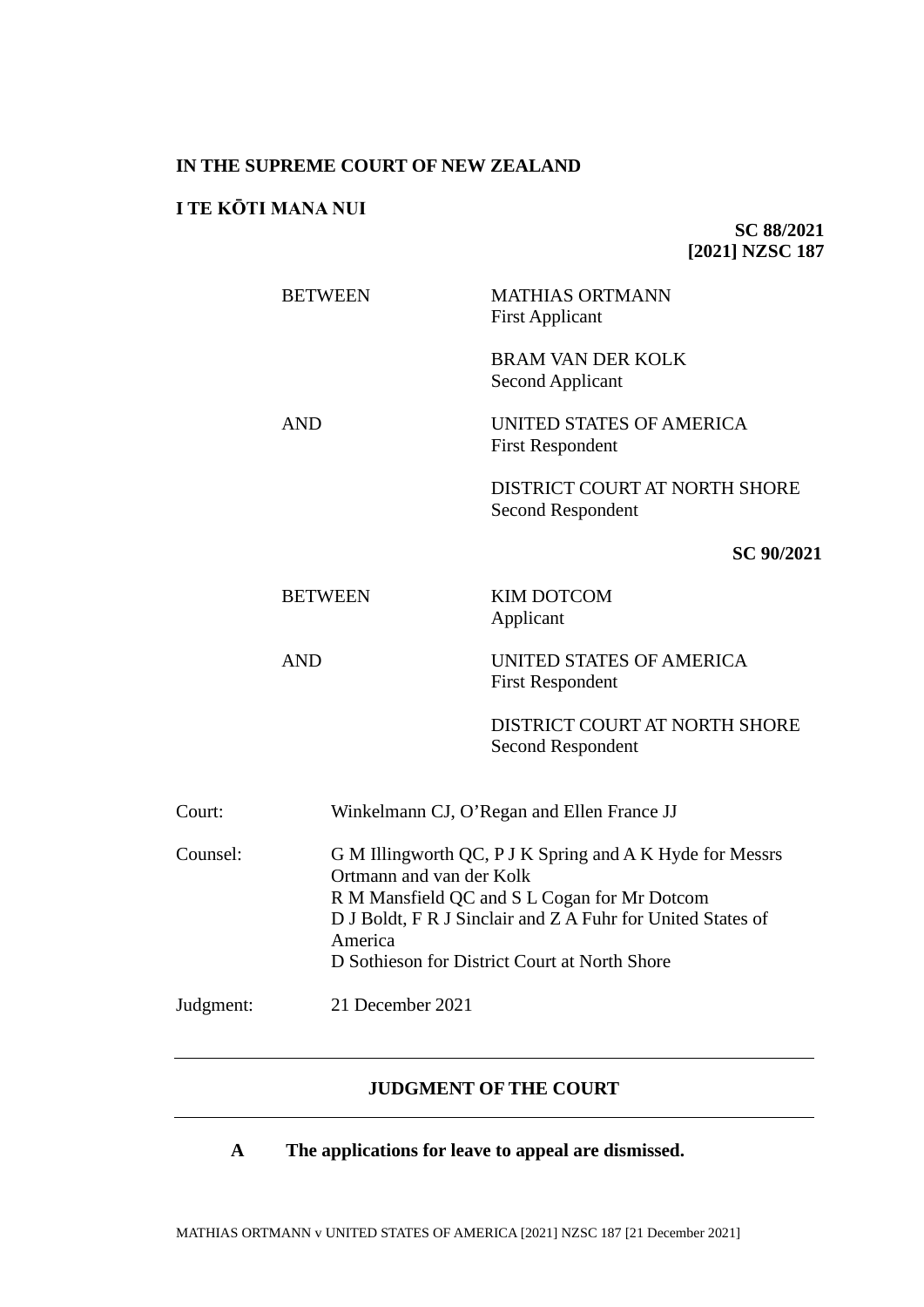\_\_\_\_\_\_\_\_\_\_\_\_\_\_\_\_\_\_\_\_\_\_\_\_\_\_\_\_\_\_\_\_\_\_\_\_\_\_\_\_\_\_\_\_\_\_\_\_\_\_\_\_\_\_\_\_\_\_\_\_\_\_\_\_\_\_\_\_

## <span id="page-1-2"></span><span id="page-1-0"></span>**REASONS**

## **Introduction**

[1] The applicants seek leave to appeal from a decision of the Court of Appeal in which the Court dismissed their appeals, declined applications by Messrs Ortmann and van der Kolk to adduce further evidence, and declined Mr Dotcom's application for orders enforcing requests made under the Privacy Act 1993.<sup>1</sup>

## **Background**

<span id="page-1-3"></span>[2] The applicants have been found eligible to be extradited to the United States of America to face trial for criminal copyright infringement and other related charges.<sup>2</sup> In the context of considering the applicants' appeals by way of case stated on the eligibility decision, this Court also dealt with appeals relating to parallel judicial review proceedings challenging the eligibility decision. $3$  This Court allowed the judicial review appeals, but the judicial review aspect of the appeals was limited to determining whether the Court of Appeal, in its 2018 judgment,<sup>4</sup> had erred in holding the judicial review proceedings were an abuse of process. After considering further submissions, we remitted the matter to the Court of Appeal "for the identification and resolution of any outstanding issues in relation to the judicial review appeals".<sup>5</sup>

<span id="page-1-1"></span>[3] On remittal back to the Court of Appeal, the appeals were considered by the same panel which had dismissed the appeals in 2018. Prior to the hearing, the panel declined an application that the panel members should recuse themselves.

<sup>1</sup> *Ortmann v The United States States of America* [2021] NZCA 310 (Kós P, French and Miller JJ) [CA judgment]. The second respondent abides the decision of this Court on the leave applications.

<sup>&</sup>lt;sup>2</sup> The United States is no longer seeking the extradition of the fourth of the appellants in that case, Finn Batato, due to ill-health. Mr Batato has been formally discharged.<br>Ortmann v United States of America [2020] NZSC 120, [2020] 1 NZLR 475 [SC judgment].

<sup>&</sup>lt;sup>3</sup> *Ortmann v United States of America* [2020] NZSC 120, [2020] 1 NZLR 475 [SC judgment].<br><sup>4</sup> *Ortmann v United States of America* [2018] NZCA 233, [2018] 3 NZLR 475 [CA 2018 judgment].<br><sup>5</sup> *Ortmann v United States of Ame* 

<sup>5</sup> *Ortmann v United States of America* [2021] NZSC 9 at [8].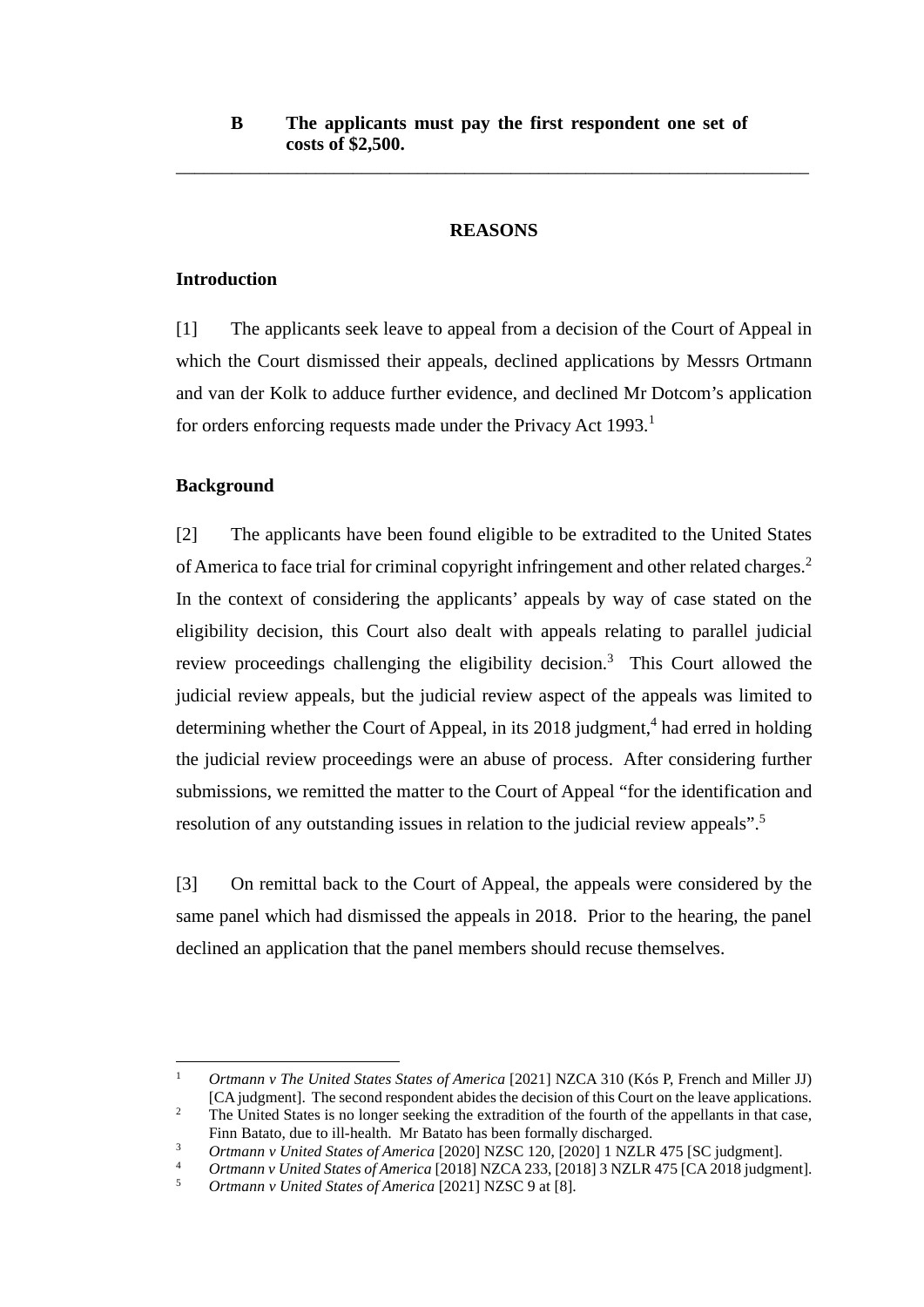[4] In dismissing the appeals on the remittal back, the Court of Appeal identified breaches of natural justice relied upon by the applicants which were said to have arisen, separately or cumulatively, from the following matters:<sup>6</sup>

- (a) The failure to undertake the required meaningful assessment as to whether there is a prima facie case against the appellants.
- (b) Wrongly dismissing applications to adduce fresh evidence.
- (c) The wrongful conduct of the United States in depriving the appellants of funding.
- (d) The abuse of process [on the part of the authorities, including that of] domestic agencies in withholding material from Mr Dotcom.

[5] The Court then considered each of these issues in turn, concluding that none of the issues remained outstanding. That was, essentially, because each issue either had been considered on its merits in the Court's 2018 judgment, or, as in the case of the final issue relating to Mr Dotcom's Privacy Act requests, was a new matter outside the scope of the remittal back.

[6] In relation to the first issue, the Court of Appeal noted that in its 2018 judgment, the Court found there was no basis to interfere with the High Court's finding a prima facie case had been established.<sup>7</sup> The Court said that the evidence in the record of the case (ROC) filed in support of the extradition request amounted to a "strong" prima facie case.<sup>8</sup> In the remittal judgment, the Court noted that this finding was one made in the context of applications for special leave, not under the judicial review heading. But the Court said "it was nonetheless a merits-based assessment".<sup>9</sup>

[7] The Court stated that the second issue had also been considered in the 2018 judgment, again in the context of determining the application for leave to appeal the refusal of a stay application brought by the applicants against what they said were funding constraints (the funding stay). The Court's view then was that the proposed evidence would not have precluded the finding of a prima facie case as required under

<sup>&</sup>lt;sup>6</sup> CA judgment, above n [1,](#page-1-0) at [43].

<sup>7</sup> *Ortmann v The United States of America* [2017] NZHC 189 (Gilbert J).

<sup>8</sup> CA 2018 judgment, above [n 4,](#page-1-1) at [265].

<sup>9</sup> CA judgment, above n [1,](#page-1-0) at [52]. The Court noted also that this Court had addressed key aspects of the sufficiency of evidence in its judgment, referring to the SC judgment, above n [2,](#page-1-2) at [323] – [324], [385] – [386] and [388].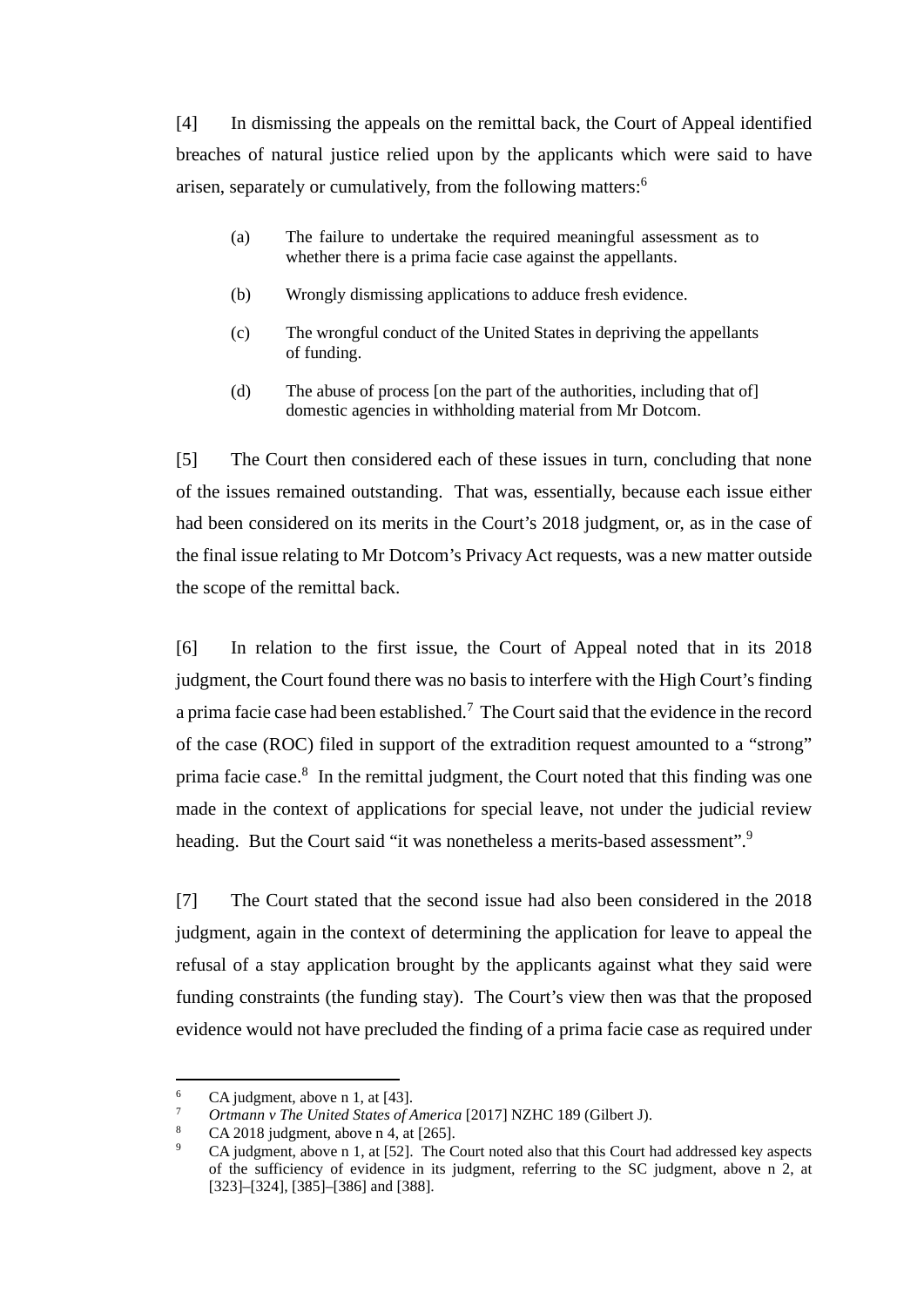s  $24(2)(d)(i)$  of the Extradition Act 1999.<sup>10</sup> The Court also considered and decided against admitting new evidence on the judicial review.<sup>11</sup> In the judgment on remittal back, the Court said it was still of the view the proposed evidence did not affect the availability of the inferences the United States sought to draw from the evidence in the ROC, nor did it justify a stay.

[8] Similarly, the Court held that the third and fourth issues – breach of natural justice arising from the refusal to grant the funding stay<sup>12</sup> and from alleged misconduct on the part of the authorities – were not outstanding, the Court having considered and rejected such allegations on their merits in 2018. Under the latter head, the Court made the point that the allegations of misconduct addressed in 2018 included Mr Dotcom's complaint about the handling of his Privacy Act requests by domestic authorities. Any attempts to rely on events relating to those requests that post-dated delivery of the 2018 judgment were new matters that could not qualify as an outstanding issue.

[9] Finally, the Court addressed the cause of action based on the innominate ground. The Court was sceptical about the extent to which this ground had been advanced in the proceedings, but in any event, said it was "self-evidently parasitic on the other judicial review challenges which [the Court] found were not tenable".<sup>13</sup>

#### **The proposed appeals**

[10] In essence, the applicants wish to argue that the Court of Appeal has not done what this Court directed it to do. As a result, they have not had the consideration of their judicial review appeals to which they are entitled as of right. All three applicants say the Court of Appeal erred in concluding the judicial review claims could be disposed of on the basis the issues were addressed in the context of the case stated appeals. In particular, they say it was wrong to treat consideration which occurred as part of determining an application for special leave as a merits assessment.

<sup>&</sup>lt;sup>10</sup> CA 2018 judgment, above [n 4,](#page-1-1) at [283].<br><sup>11</sup> At [264].<br><sup>12</sup> The Court made the point that this was t

<sup>&</sup>lt;sup>12</sup> The Court made the point that this was treated as as a breach of natural justice issue in 2018.<br>
<sup>13</sup> CA judgment, above n 1 at  $[741]$ 

CA judgment, above n [1,](#page-1-0) at  $[74]$ .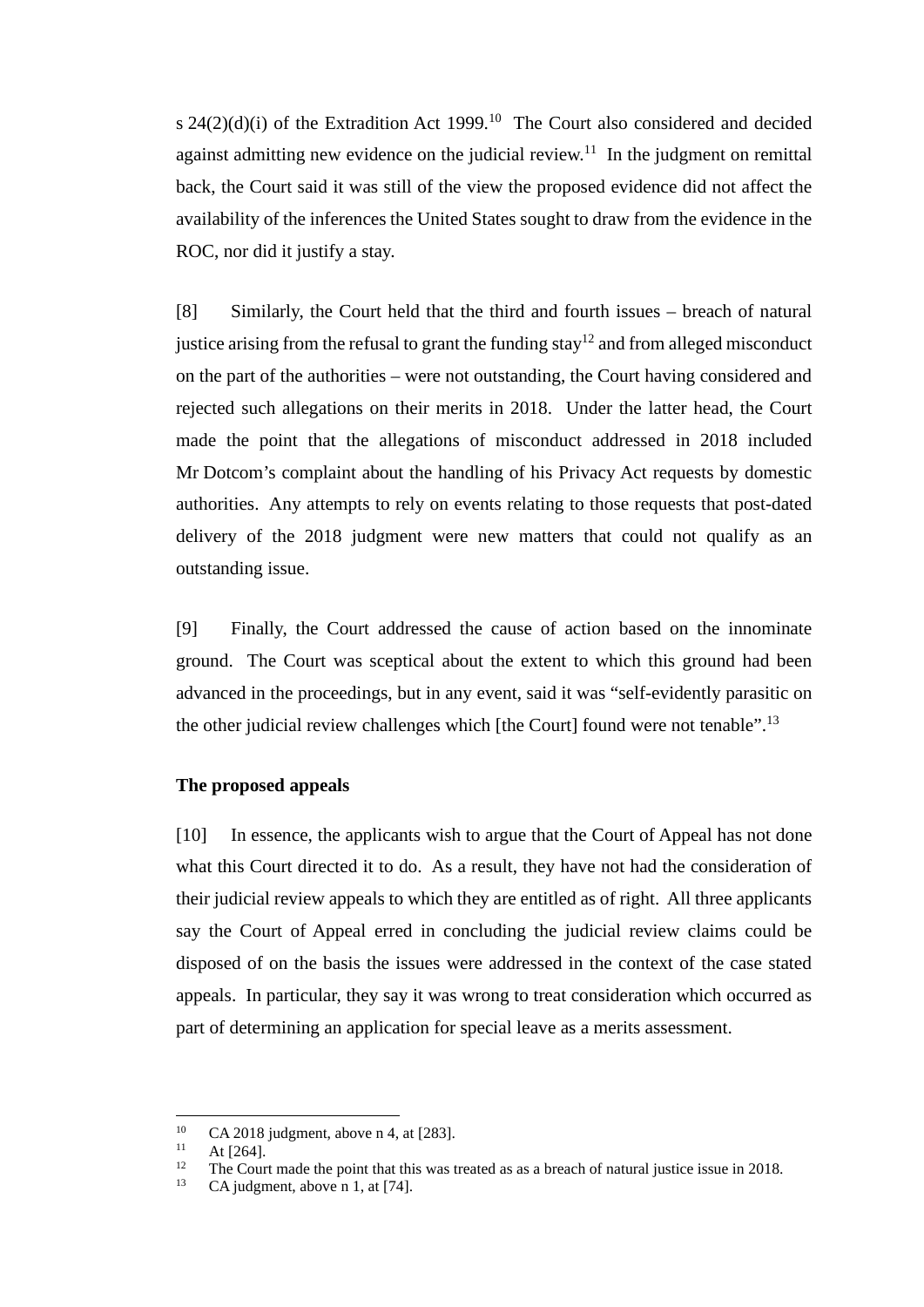[11] Because of the Court's misstep, the applicants contend that there has been no meaningful assessment of the sufficiency of the evidence under  $s \frac{24(2)(d)(i)}{2}$  and certainly no consideration of that issue in light of the applicable law as settled by this Court. The applicants also say they have not had the opportunity to challenge the inferences the United States asked the Courts below to draw from the evidence in the ROC. That is because their applications to adduce evidence have been wrongfully dismissed and/or the wrongful and coercive conduct of the authorities has prevented them from advancing this evidence. Mr Dotcom also challenges the refusal to enforce his Privacy Act requests.

[12] Finally, there are complaints about the inadequacy of the procedure adopted by the Court of Appeal in the remittal back, the decision to decline Messrs Ortmann and van der Kolk's further application to adduce fresh evidence in the remitted appeal, and about the decision of the panel not to recuse itself.

[13] The applicants say these errors give rise to questions of general or public importance and that this Court's intervention is necessary to prevent a miscarriage of justice.<sup>14</sup>

#### **Assessment**

[14] In allowing the judicial review appeals, this Court said that the Court of Appeal "ought to have engaged with the grounds of judicial review to determine whether all of the grounds were truly duplicative" of the case stated appeal grounds.15 Decisions to decline special leave are not usually treated as decisions on the merits, and so consideration of an issue in that context would not ordinarily be seen as conforming with the direction given in this case on remittal back. Rather, the expectation would be that the issues would be reconsidered in the context of the supervisory/judicial review jurisdiction.

[15] The point made in the Court of Appeal's judgment on remittal back, however, is that the Court's 2018 judgment did address the merits in some detail before refusing

<sup>&</sup>lt;sup>14</sup> Senior Courts Act 2016, s 74(2)(a) and (b).<br><sup>15</sup> SC indemnate above a 2, at  $5861$ 

SC judgment, above n [3,](#page-1-3) at [586].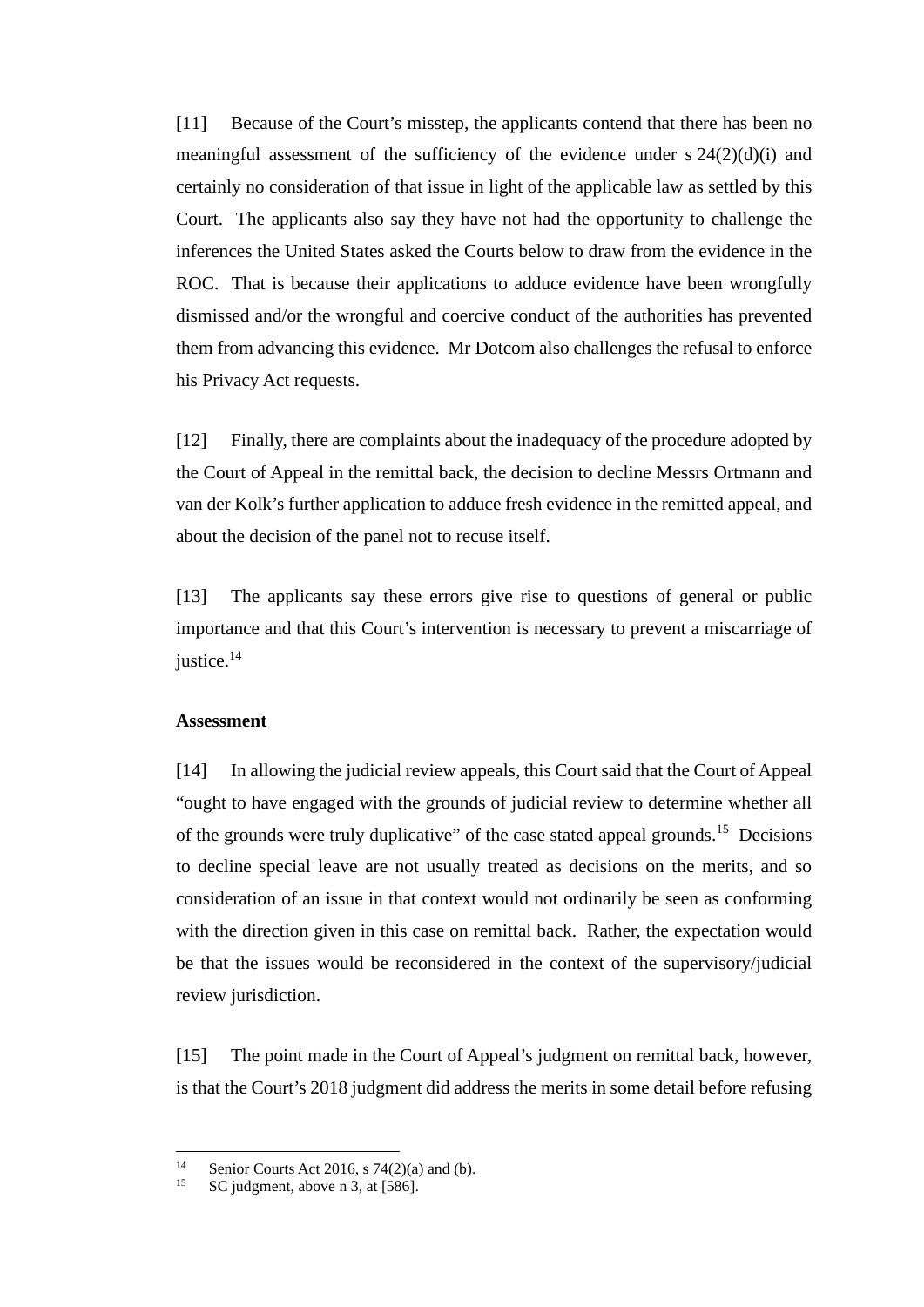leave.<sup>16</sup> The present case can therefore be seen as out of the usual run where the leave decisions were, in fact, based on a merits assessment, rather than the narrower focus of the leave criteria in s 144 of the Summary Proceedings Act 1957.

[16] In any event, we do not consider the question of whether the Court of Appeal erred in its approach as giving rise to a question of general or public importance. Instead, we see the question as turning on an assessment of whether, on these particular facts, the issues the applicants wish to revisit remain outstanding.

[17] To put that question in context, this Court in its earlier decision accepted there was "clearly extensive overlap" between the case stated appeal grounds and the judicial review grounds, $^{17}$  but directed the Court of Appeal to consider whether there remained "outstanding issues". Outstanding issues were described as "those which have not been addressed as part of the case stated appeals".<sup>18</sup> The various issues the applicants wish to revisit have been canvassed to a greater or lesser extent in the Courts below.<sup>19</sup> We interpolate here that the fact that the consideration of some procedural aspects took place in the context of the case stated appeals may well be a feature of the fact it was the applicants' preference, at least as recorded in the High Court, to also deal with those matters under that head.<sup>20</sup>

[18] In any event, in considering the miscarriage of justice limb of the leave criteria, what is important is that, as the respondent submits, the issues the applicants wish to revisit have in fact been dealt with in an expansive and detailed way. Further, while a number of matters are raised, the gravamen of the complaints as we see it is the applicants' inability to adduce expert evidence on matters of context and particularly about the availability of inferences drawn from evidence in the ROC about the applicants' approach to take-down notices. This Court has said that this is a matter for trial.21 We are satisfied that nothing raised by the applicants gives rise to the

<sup>16</sup> The discussion in CA 2018 judgment, above n [4,](#page-1-1) at [260]–[268], [279]–[285] and [293]–[301] illustrates the point. See also CA judgment, above n [1,](#page-1-0) at [52], [63], [67] and [70].

<sup>&</sup>lt;sup>17</sup> SC judgment, above n [3,](#page-1-3) at [579].<br>
<sup>18</sup> At [597].<br> **19** Louve to appeal from the Court of

Leave to appeal from the Court of Appeal's decision in 2018 declining special leave to appeal was declined: *Ortmann v United States of America* [2018] NZSC 126.

<sup>&</sup>lt;sup>20</sup> *Ortmann v United States of America* [2016] NZHC 522 (Asher J) at [5] and [9].<br><sup>21</sup> SC judgment, above n [3,](#page-1-3) at [387], n 454.